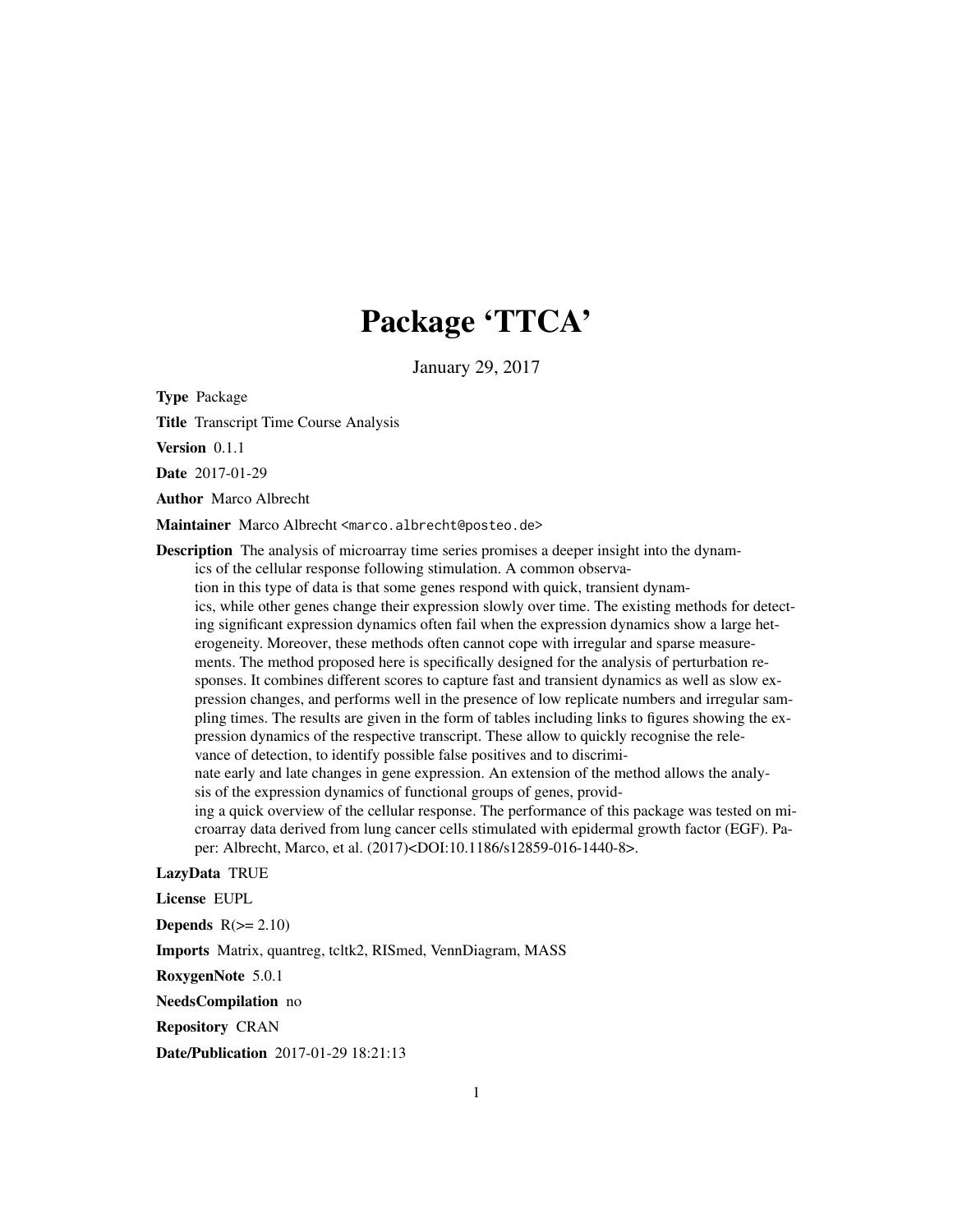#### <span id="page-1-0"></span>2 annot annot annot annot annot annot annot annot annot annot annot annot annot annot annot annot annot anno

## R topics documented:

| Index |  |  |
|-------|--|--|
|       |  |  |
|       |  |  |
|       |  |  |
|       |  |  |
|       |  |  |

annot *Data file annot*

#### Description

Links probeset ID with gene\_name

#### Usage

data("annot")

#### Format

A data frame with 5000 observations on the following 2 variables.

probeset\_id a character vector

gene\_name a character vector

#### Source

TTCA: An R Package for the identification of differentially expressed genes in time course microarray data

#### Examples

data(annot)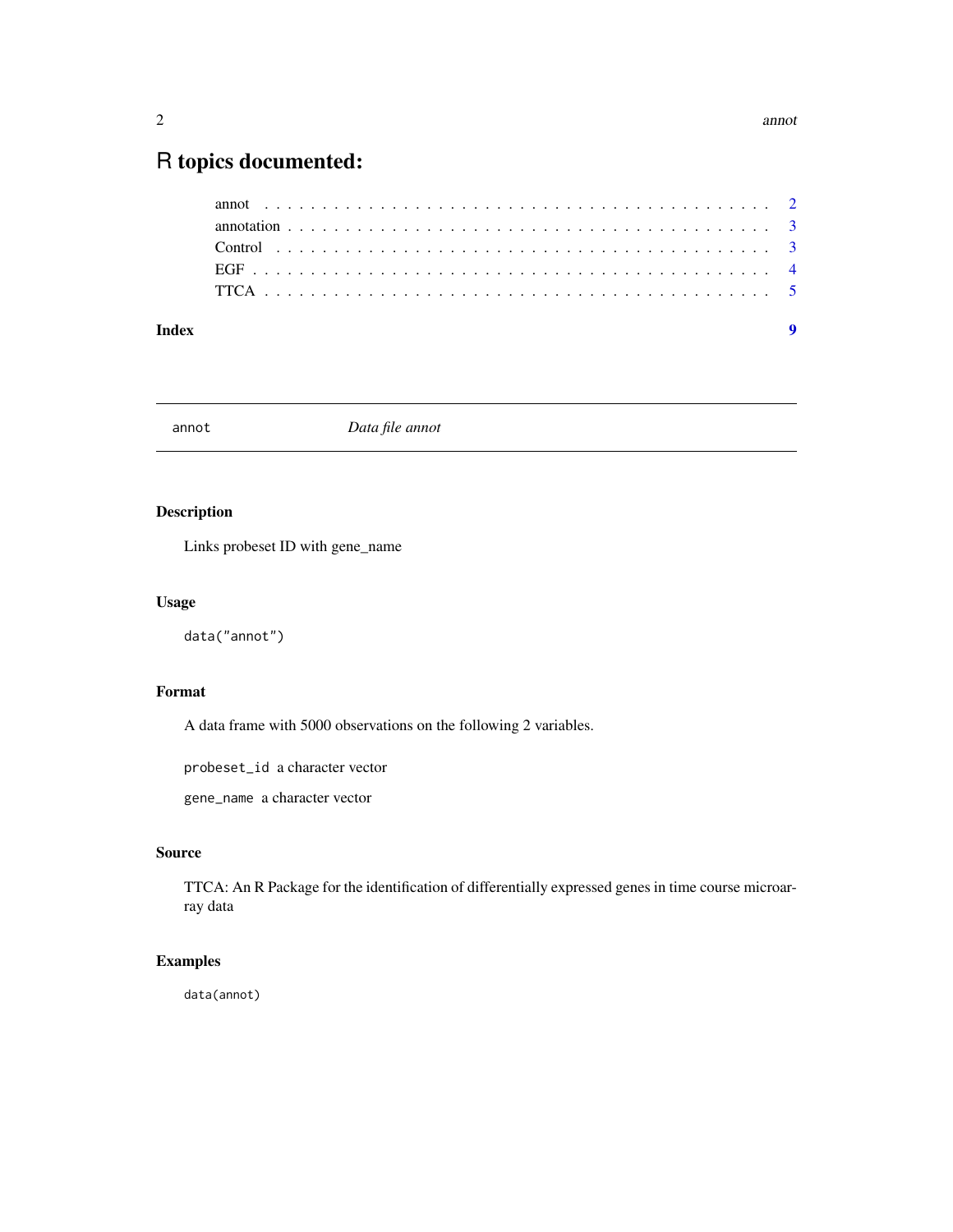<span id="page-2-0"></span>

#### Description

Gives the possibility to link the resulttable with further characteristics.

#### Usage

data("annotation")

#### Format

A data frame with 5000 observations on the following 2 variables.

GeneOntology a character vector

Property a character vector

#### Source

TTCA: An R Package for the identification of differentially expressed genes in time course microarray data

#### Examples

data(annotation)

Control *Control time course*

### Description

The second time course representing the control. Lung cancer cell line.

#### Usage

data("Control")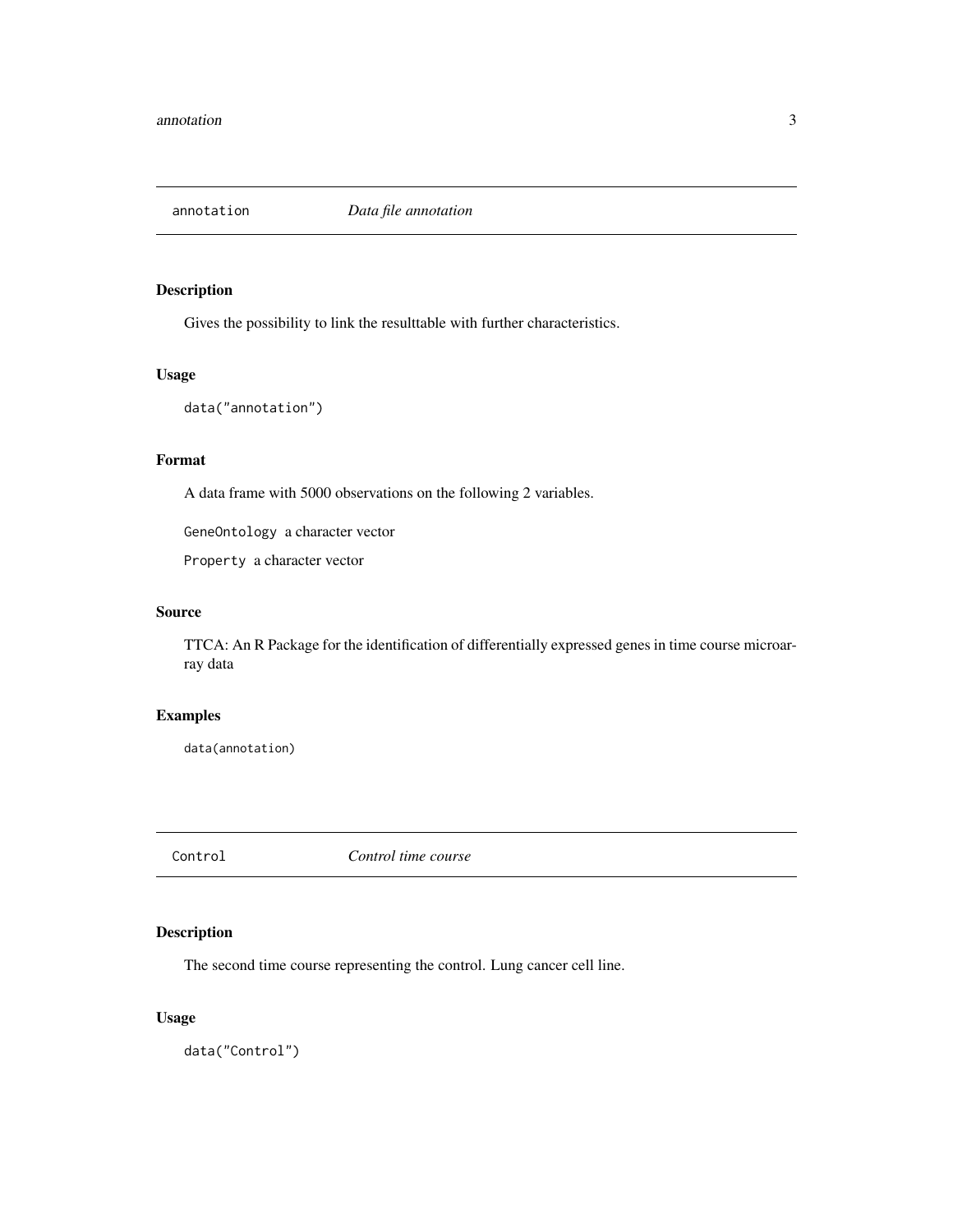### <span id="page-3-0"></span>Format

A data frame with 5000 observations on the following 11 variables.

B\_C\_2\_0 a numeric vector B\_C\_3\_0 a numeric vector

B\_C\_2\_0.5 a numeric vector

B\_C\_1\_1 a numeric vector

B\_C\_3\_4 a numeric vector

B\_C\_2\_6 a numeric vector

B\_C\_1\_24 a numeric vector

B\_C\_3\_24 a numeric vector

B\_C\_1\_48 a numeric vector

B\_C\_2\_48 a numeric vector

B\_C\_3\_48 a numeric vector

#### Source

TTCA: An R Package for the identification of differentially expressed genes in time course microarray data

#### Examples

data(Control)

EGF *EGF time course data*

#### Description

The first time course representing the sample with epidermal growth factor stimulation. Lung cancer cell line.

#### Usage

data("EGF")

#### Format

A data frame with 5000 observations on the following 16 variables.

B\_C\_2\_0 a numeric vector

B\_C\_3\_0 a numeric vector

B\_EGF\_1\_0.5 a numeric vector

B\_EGF\_3\_0.5 a numeric vector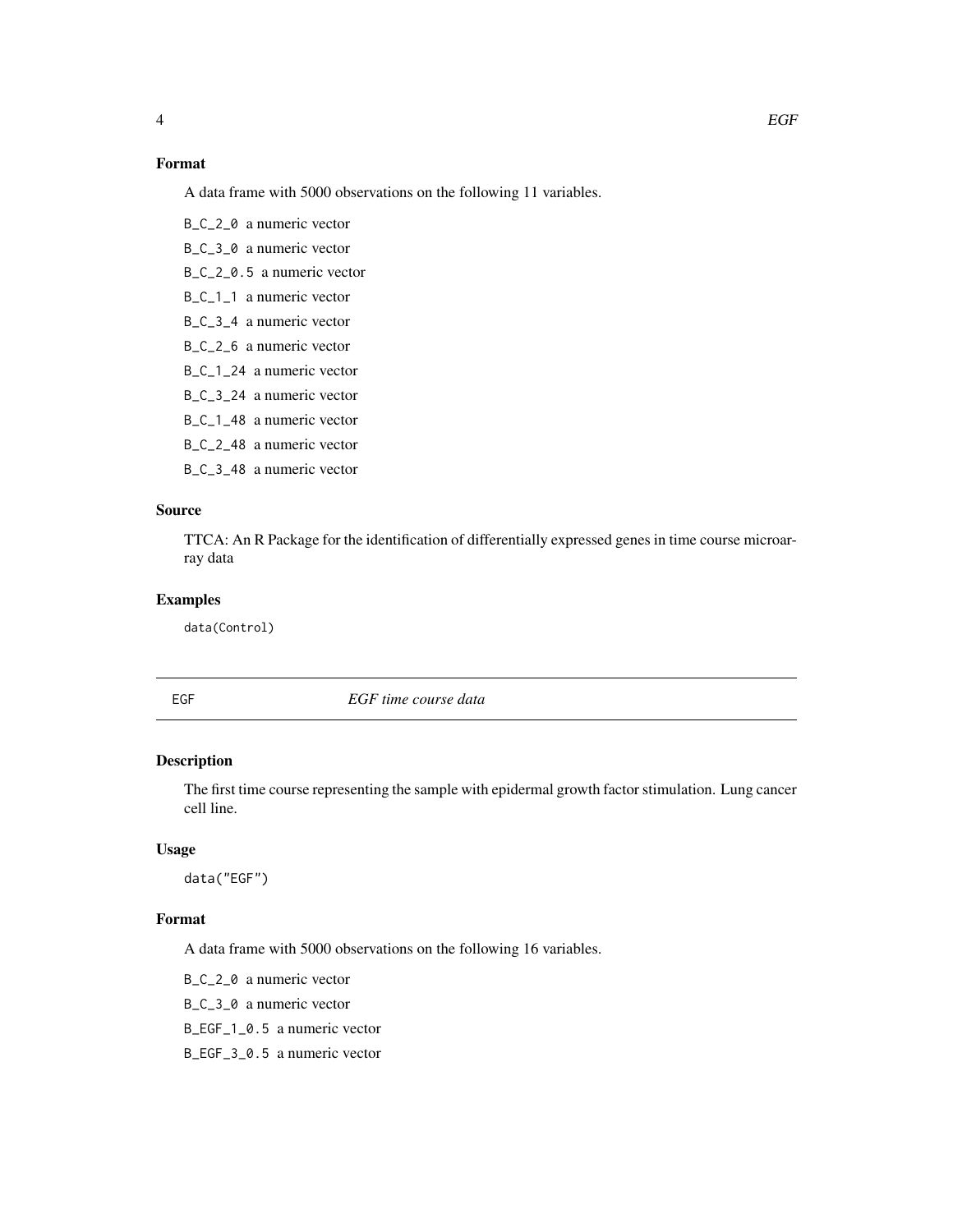<span id="page-4-0"></span>B\_EGF\_1\_1 a numeric vector B\_EGF\_3\_2 a numeric vector B\_EGF\_1\_4 a numeric vector B\_EGF\_1\_6 a numeric vector B\_EGF\_1\_8 a numeric vector B\_EGF\_2\_12 a numeric vector B\_EGF\_2\_18 a numeric vector B\_EGF\_1\_24 a numeric vector B\_EGF\_3\_24 a numeric vector B\_EGF\_1\_48 a numeric vector B\_EGF\_2\_48 a numeric vector B\_EGF\_3\_48 a numeric vector

#### Source

TTCA: An R Package for the identification of differentially expressed genes in time course microarray data

#### Examples

data(EGF)

#### TTCA *TTCA: Transcript Time Course Analysis*

#### Description

Background: The analysis of microarray time series promises a deeper insight into the dynamics of the cellular response following stimulation. A common observation in this type of data is that some genes respond with quick, transient dynamics, while other genes change their expression slowly over time. The existing methods for detecting significant expression dynamics often fail when the expression dynamics show a large heterogeneity. Moreover, these methods often cannot cope with irregular and sparse measurements. Results: The method proposed here is specifically designed for the analysis of perturbation responses. It combines different scores to capture fast and transient dynamics as well as slow expression changes, and performs well in the presence of low replicate numbers and irregular sampling times. The results are given in the form of tables including links to figures showing the expression dynamics of the respective transcript. These allow to quickly recognise the relevance of detection, to identify possible false positives and to discriminate early and late changes in gene expression. An extension of the method allows the analysis of the expression dynamics of functional groups of genes, providing a quick overview of the cellular response. The performance of this package was tested on microarray data derived from lung cancer cells stimulated with epidermal growth factor (EGF). Paper: Albrecht, Marco, et al. (2017)<DOI:10.1186/s12859-016-1440-8>.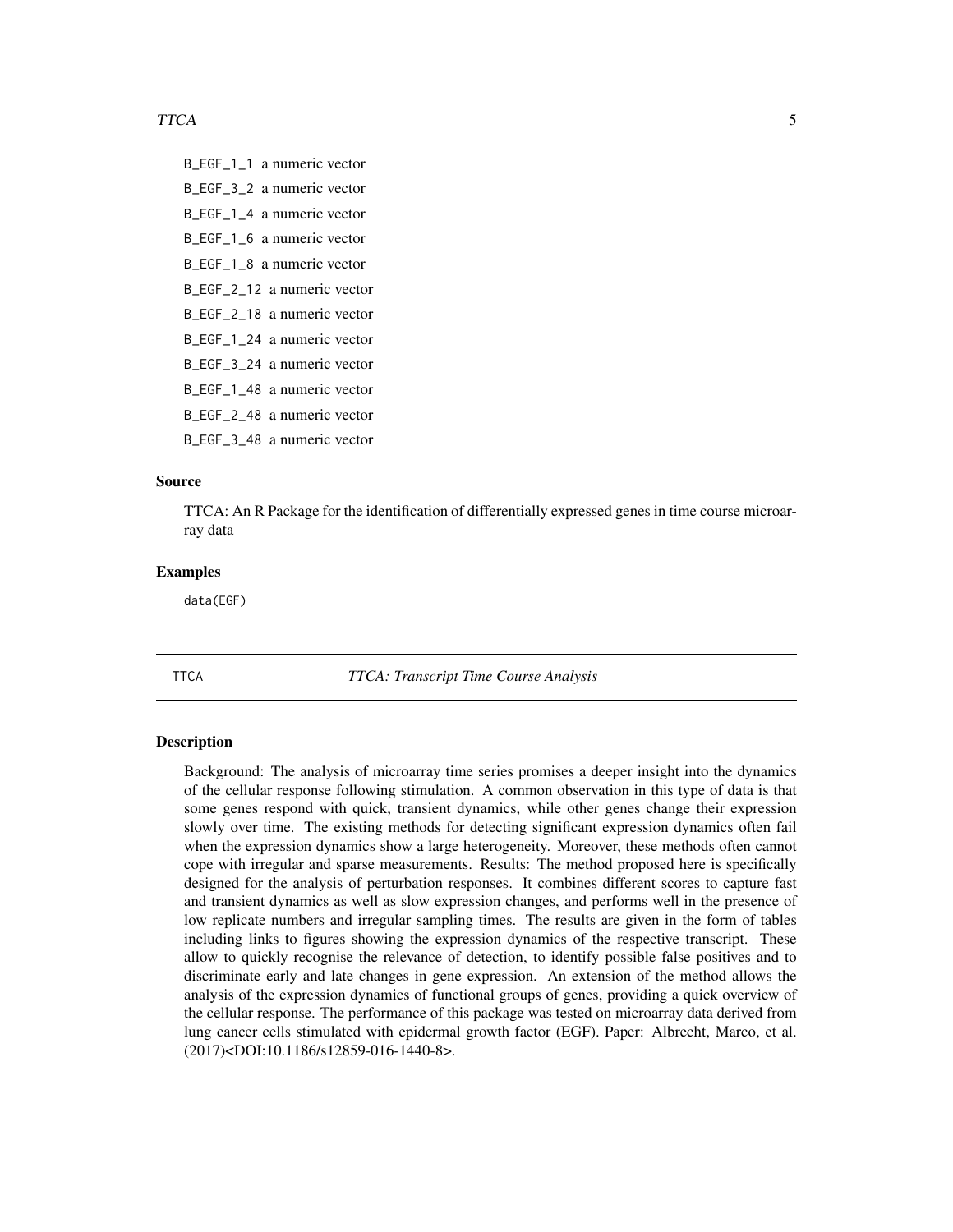#### Usage

```
TTCA(grp1, grp1.time, grp2, grp2.time, lambda = 0.6, annot = NA,
 annotation = "annotation", timeInt = NULL, pVal = 0.05,
  codetest = FALSE, file = getwd(), MaxPics = 10000, Stimulus1 = "",
 Stimulus2 = "", S = "gene", mapGO = "", PeakMode = "norm")
```
### Arguments

| grp1       | Data set with longitudinal sampled data (data.frame)                                                                                                                                                    |
|------------|---------------------------------------------------------------------------------------------------------------------------------------------------------------------------------------------------------|
| grp1.time  | Time points for data set 1 (vector like: $c(0,0,0.5,1,2,4,6,8,12,12)$ )                                                                                                                                 |
| grp2       | Data set with longitudinal sampled data for comparison (data.frame)                                                                                                                                     |
| grp2.time  | Time points for data set 2 (vector like: $c(0,0,0.5,3,2,4,6,8,12,12,24)$ )                                                                                                                              |
| lambda     | Smoothing parameter in penalty term of quantil regression (default: lambda=0.6)<br>). Adjust, if fit is too strict or too flexible.                                                                     |
| annot      | Annotation for pictures and result (Data.frame with 2 columns with ID and<br>GeneName). (Default: annot=NA)                                                                                             |
| annotation | Merges the TTCA by rowname with a table of your wish. Example: annotation<-<br>annotation[,c("probeset_id", "gene_name","transkript_id","GO_BP","GO_CC","GO_mf")]<br>(default: annotation="annotation") |
| timeInt    | Defines early, middle and late time period. Defines the middle time period be-<br>tween 4 h and 12 h with time Int < $-c(4,12)$ . (default: time Int = NULL)                                            |
| pVal       | P-value for the local hypothesis test (default: 0.05).                                                                                                                                                  |
| codetest   | Reduces the data set to 200 features for a quick run of the program. (default:<br>codetest=FALSE)                                                                                                       |
| file       | Result folder will be saved at this location (default: file=getwd()).                                                                                                                                   |
| MaxPics    | Limits the number of plots (default: MaxPics=10000)                                                                                                                                                     |
| Stimulus1  | Searches this term together with the gene name in PubMed. Stimulus1="Insulin+like+growth+factor"<br>(default: Stimulus1="")                                                                             |
| Stimulus2  | Searches this term together with the gene name in PubMed. Stimulus2="epidermal+growth+factor"<br>(default: Stimulus2="")                                                                                |
| S          | Defines mode. $S = "GO"$ changes programm to gene ontology mode (default:<br>$S="green" gene"$                                                                                                          |
| mapGO      | Link genes to Gene Ontology terms (default: mapGO="")                                                                                                                                                   |
| PeakMode   | Peakmode "norm" uses variance between replicates. If changed to another char-<br>acter value, a normal hypothesis test will be conducted (default: PeakMode="norm")                                     |
|            |                                                                                                                                                                                                         |

#### Details

The package has not be applied to Hi-Seq data yet. The problem is the huge variety in the read counts. An additional transformation of normalized Hi-Seq data might be an option to scale the values between two values like 0 and 1 (Simple idea: Datalog<-log(data, base = max(data))). Not tested. IF you are interested to adjust my package to sequence data, feel free to contact me.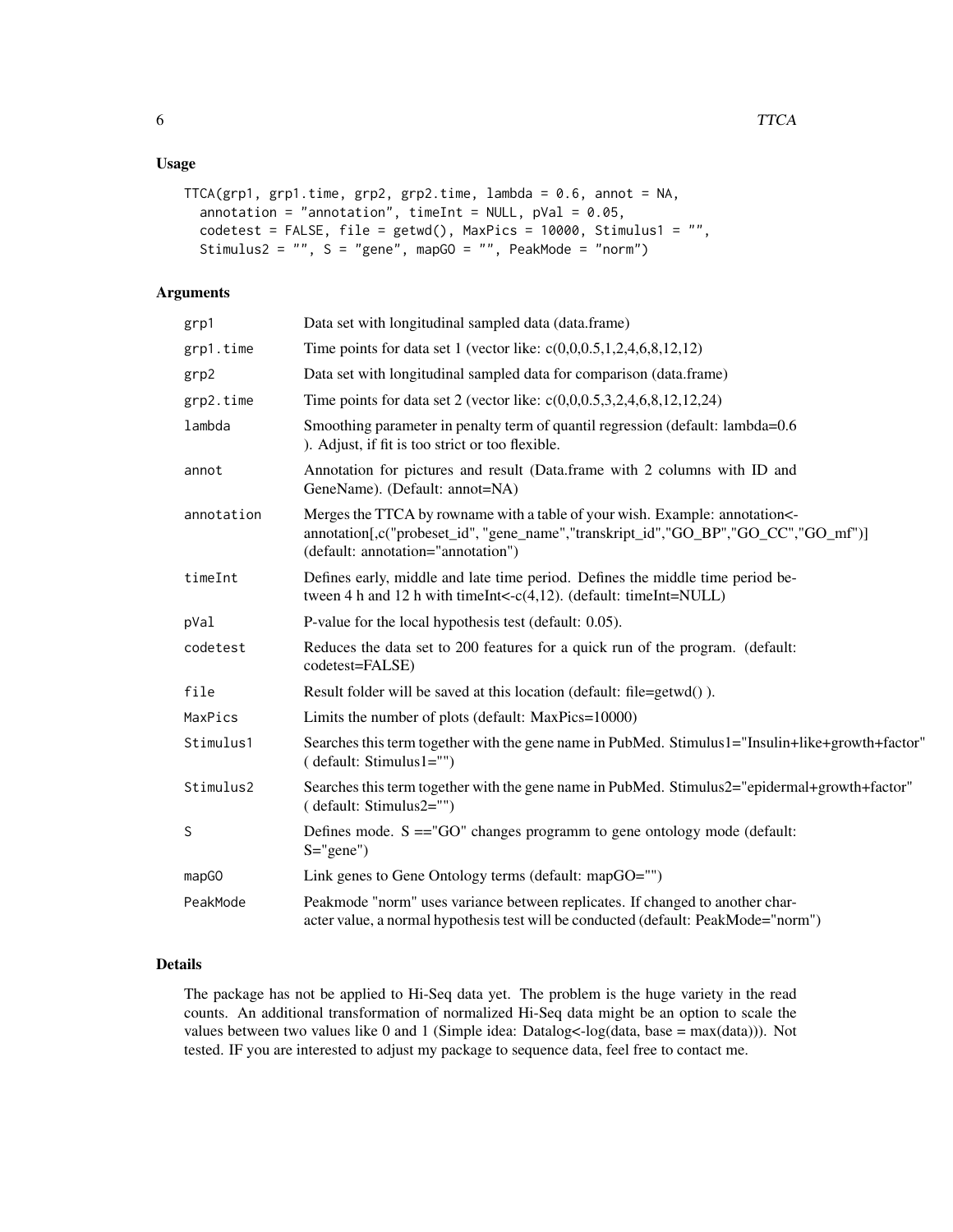#### TTCA 7

#### Value

The R-package delivers a table with different significance values, rankings, p-values. Moreover, it will plot the most important time courses and quality control images.

#### Examples

```
## Not run:
```
dir.create(file)

```
##########################################
#### Gene-ANALYSE
##########################################
require(quantreg);require(VennDiagram);require(tcltk2); require(tcltk);
require(RISmed);require(Matrix)
data(EGF,Control,annot,annotation)
S="gene"
Control.time <- c(0,0,0.5,1,4,6,24,24,48,48,48)
EGF.time <- c(0,0,0.5,0.5,1,2,4,6,8,12,18,24,24,48,48,48)
file = paste0(getwd(),"/TTCA_Gene")
dir.create(file)
######
TTCAresult<-TTCA(grp1=EGF, grp1.time=EGF.time, grp2=Control, grp2.time=Control.time,S="gene",
               lambda=0.6, annot=annot, annotation=annotation,pVal=0.05,codetest=FALSE,
             file=file, Stimulus1="epidermal+growth+factor", timeInt=c(4,12), MaxPics =10000)
## End(Not run)
```

```
## Not run:
##########################################
#### GO-ANALYSE
##########################################
require(quantreg);require(VennDiagram);require(tcltk2); require(tcltk);
require(RISmed);require(Matrix)
#source("https://bioconductor.org/biocLite.R")
#biocLite("biomaRt")
library(biomaRt)
data(EGF,Control,annot,annotation)
```

```
require(biomaRt)
ensembl <- useMart("ENSEMBL_MART_ENSEMBL",dataset="hsapiens_gene_ensembl")
mapGO <- getBM(attributes=c("go_id","name_1006",'affy_hugene_2_0_st_v1'),
              filters = 'affy_hugene_2_0_st_v1', values=rownames(annot), mart =ensembl)
colnames(mapGO)<-c("go_id","GO_name","probeset_id")
S="GG"Control.time \leftarrow c(0,0,0.5,1,4,6,24,24,48,48,48)
EGF.time <- c(0,0,0.5,0.5,1,2,4,6,8,12,18,24,24,48,48,48)
file = paste0(getwd(),"/TTCA_GO")
```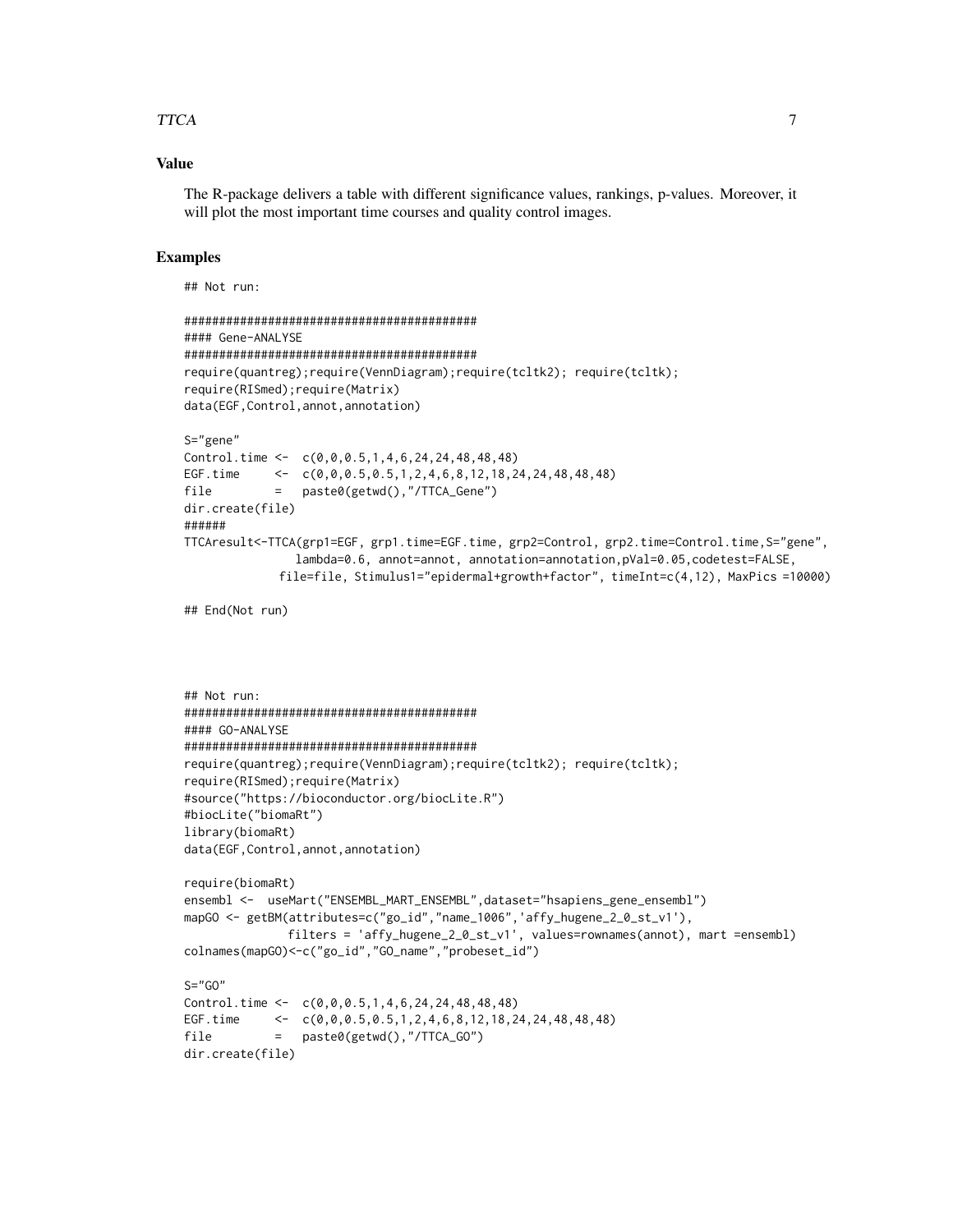```
TTCAresult<-TTCA(grp1=EGF, grp1.time=EGF.time, grp2=Control, grp2.time=Control.time,
                 S="GO", pVal=0.05,lambda=0.6,codetest=FALSE, file=file,
                 Stimulus1="epidermal+growth+factor", timeInt=c(4,12),
                MaxPics=10000, mapGO=mapGO)
```
## End(Not run)